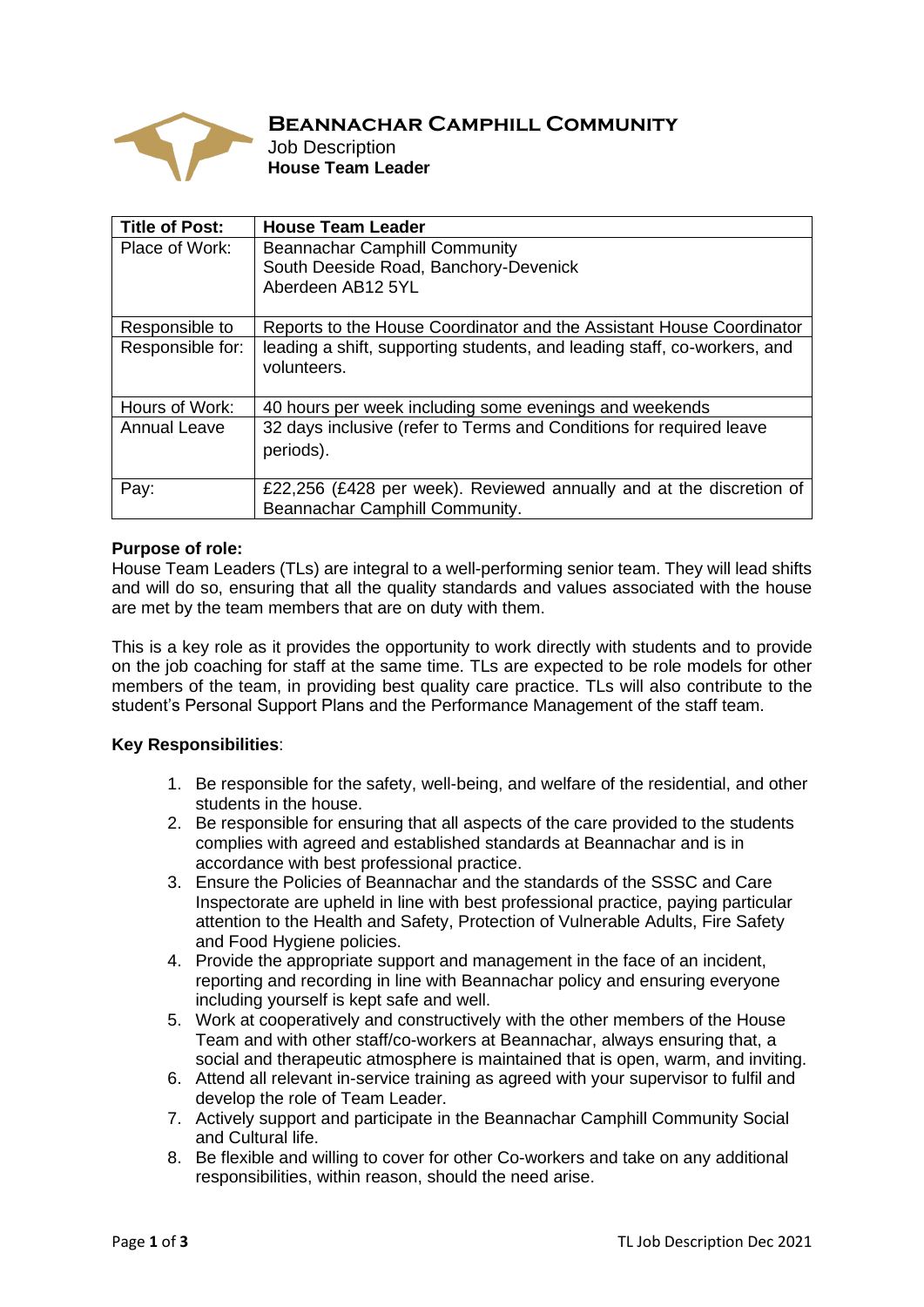# **Key Tasks**

Coordinate all tasks required of the Team Leader and team and evidence that the following are completed well on every shift:

- *1.* Support students' participation in activities of daily living, social and leisure activities. This may be kitchen/cooking, laundry, cleaning, arts and crafts, in the house as agreed with the House Coordinator.
- *2.* Daily meal preparation and supervise mealtimes. This involves being responsible for planning, preparing, and serving wholesome and balanced meals that meet the dietary requirements of those in the house according to the agreed menu plan.
- *3.* Ensure that the house environment is always clean, tidy and well presented and is compliant with Infection Prevention and Control policies and protocol.
- *4.* Accompany students to and from gatherings, workshops, and outings according to the needs of the students and the requirements of the timetable.
- *5.* Occasionally accompany students on off-site trips to town, to appointments and on group outings.
- *6.* Be responsible for the safe administration of medicines
- *7.* Assist students in handling personal money and record and account for expenditure in accordance with established practice at Beannachar
- *8.* Contribute to Personal Development Plans for the students and all related documents including Student Profiles, Support Schedules, Emergency sheets, and Work Reports.
- *9.* Ensure daily notes, communication diaries are kept up to date and lead on start and end of shift handovers
- *10.* Actively contribute to the process of supporting, monitoring, and recording student outcomes.
- *11.* Attend all meetings relevant to the role of Team Leader inclusive of House Team Meetings, Work Meetings, Reviews as appropriate and any other meetings which may be necessary to fulfil the role, support the students, and staff team.
- *12.* Perform any of tasks and duties within reason which may be necessary from time to time to fulfil the role of Team Leader and meet the needs of Beannachar Camphill Community.

## **REQUIRED QUALIFICATIONS / EXPERIENCE**

### **Essential**

• 1 – 2 years' experience of working with additional support needs (children and/or adults)

• SVQ Level 3 in Health and Social Care (or working towards a suitable qualification to meet SSSC requirements)

- SSSC registration with/without conditions
- PVG membership for work with 3 vulnerable adults
- Have current Protection of Vulnerable Groups knowledge and understanding

### Desirable

• Further professional development or training in social pedagogy or education, e.g., SVQ level 3 or higher, social pedagogy or education based training

- Previous working/volunteering experience in a Camphill setting
- Hold a clean and current driving licence

### PERSONAL QUALITIES AND APTITUDES

- Demonstrate a warm and flexible attitude
- Can work well within a team and independently as needed
- Demonstrate good communication skills with people at all levels within the organisation, with visitors and parents/external professionals